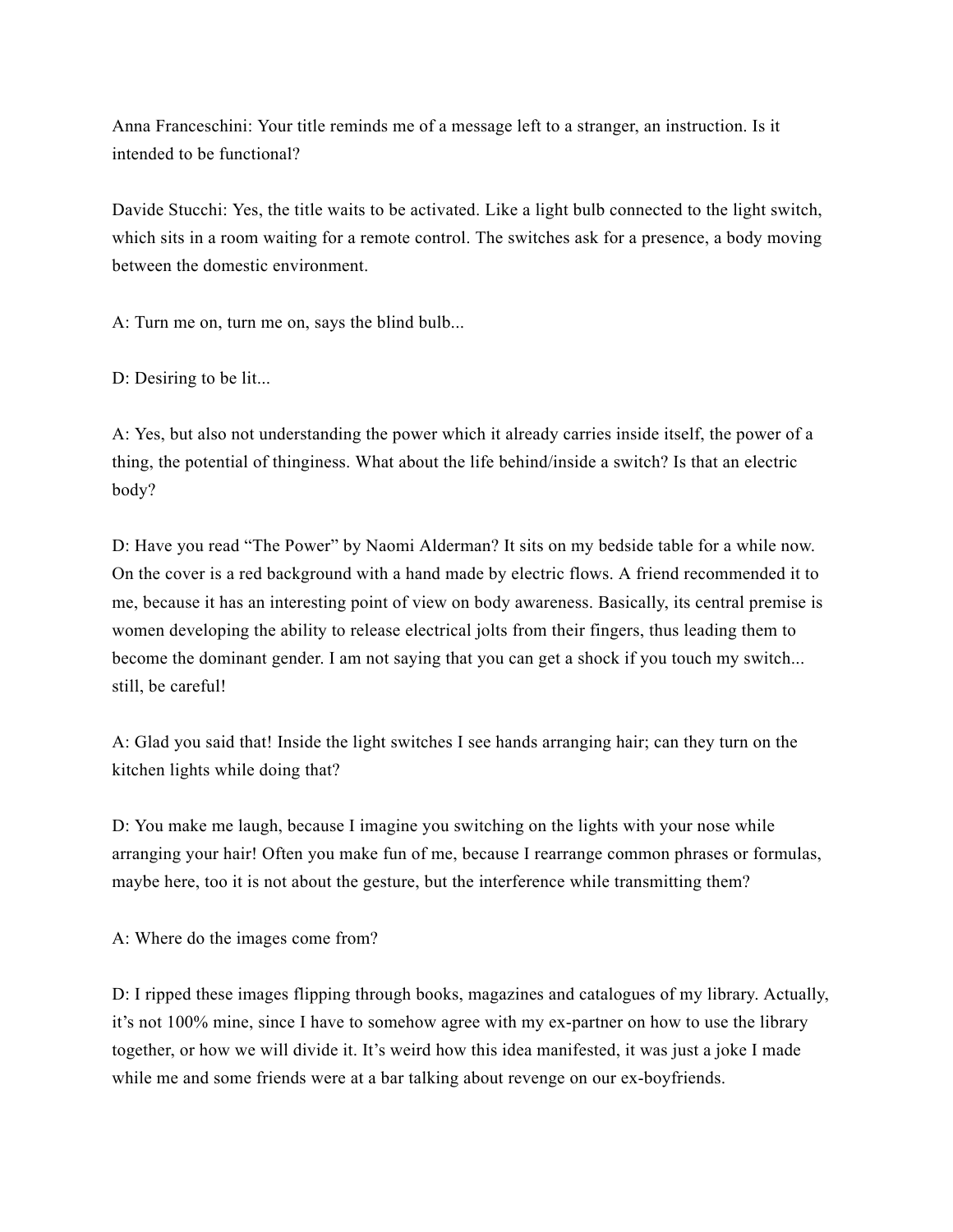A: Does he know about these ripped pages?

D: Now that we talked about it, yes. I trust art as an infrathin language and he does, too. So he somehow knows it, I guess!

A: Instead of gently touching a flat smooth and anonymous surface, your switches invite one to put your fingers deep inside the electric, beyond which is filled up with gestures...

D: These movements I chose has been directed, they belong to models, performers, actors. Bodies that have been guided, asked or chosen. More and more often on (theatre, fashion, movie) sets you find the figure of the "movement director", a person who specialises in movements, interested in body and physicality. Someone able to create a movement-scape, and look after the actors, which are like the instrument who carry the move- ment. We love to direct objects, don't we?

A: Objects invite one to direction, while kindly but assertively obtaining the action they require. Is that what we call feticism? Are we objectifying performers when asking to do such and such a posture or movement on a set? Are we abusing a door when we ask the actress to open it one hundred times to find the perfect choreography for the drama we want to stage? What about that glass full of gin tonic thrown against the wall? And the window that crashes against the body of the fugitive? Are objects a majority treated as a minority?

D: This question is so subtle and relevant. It really pushes me in a corner. I try to concentrate by isolating myself from the outside and look straight to the digits of my computer, then my hands move to write my actions. When are we free or more easily apt to consider them as a majority? Looks like where you use them the most you free them the better, like theatre, cinema, asvertising, commercial, art? You and me have sometimes felt like being in a landscape where we want to serve objects as artists.

A: Minimalist intimacy, monumental solitudes that are episodically switched on by a scroll on a flat enlighted surface. What is it about domestic sentimentality?

D: I love to interrogate domesticity. There is so much work about queer space that always deals with exteriority, a cruising urbanity, publicness as transgressive act... So much of queer life happens at home – bourgeouis relationships, hiding from public, simulating the heteros... Very IKEA!

A: You refllect on IKEA minimalism while casting a Dada spell on it. What is the result? Animation